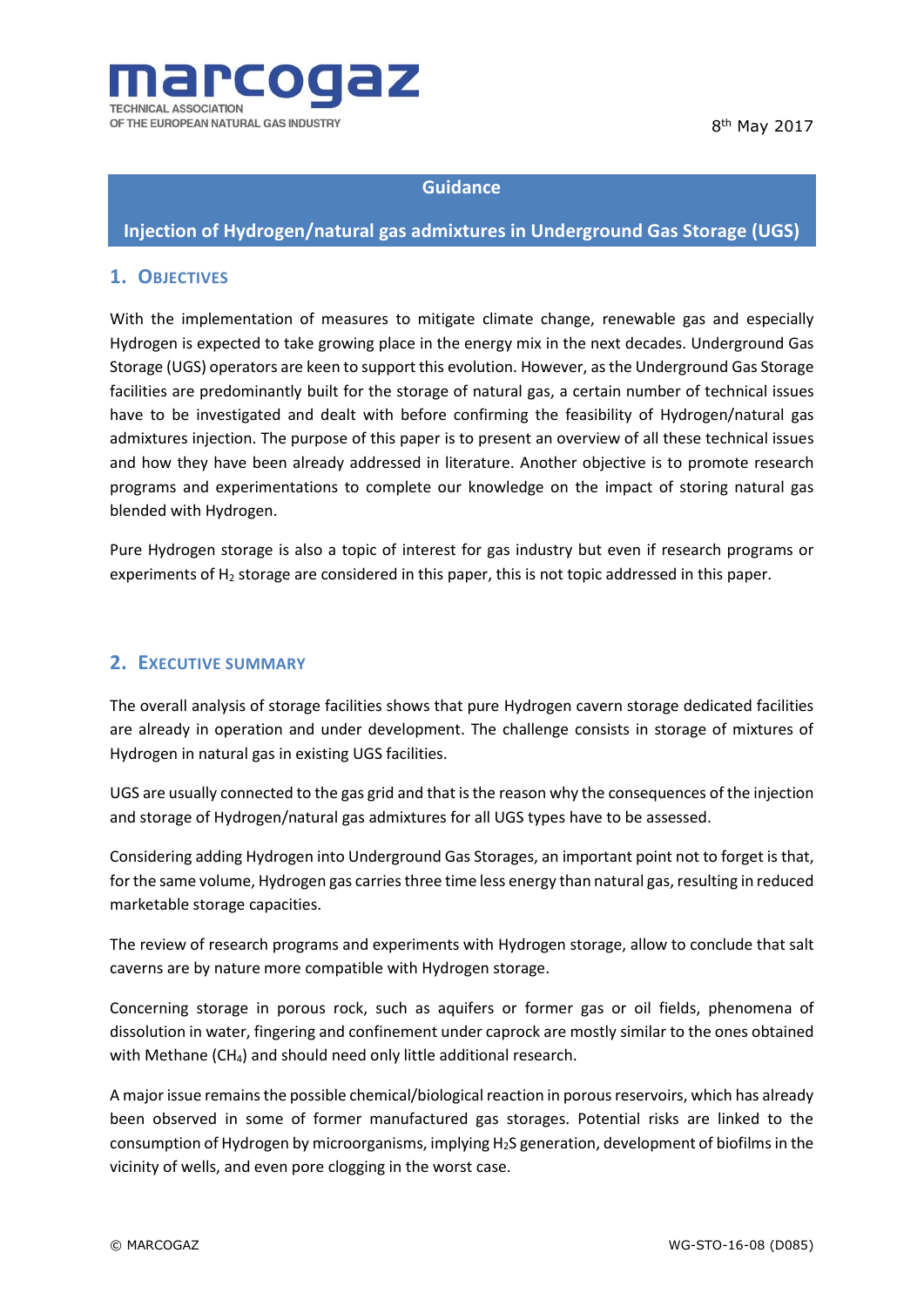

A special attention should be paid to well integrity regarding risks of steel corrosion, elastomers fractures in the sealing elements and reaction to the cement.

Expected impact on surface facilities is similar to gas transmission lines and compression stations, but the specific storage conditions, especially the significantly higher pressures, have to be taken into account. Furthermore, some specific aspects as consequences on the storage performance by lowering of compression power, corrosion of steel under carbon dioxide  $(CO<sub>2</sub>)$ , impact on desulfurization and dehydration processes have to be assessed.

In order to complete our knowledge on the impacts generated by Hydrogen/natural gas admixture injection into underground natural gas storages, we recommend the following working axes:

- Reinterpretation of previous observations on the former manufactured gas storages.
- Laboratories tests and monitoring on microbiological reactivity of subsurface Hydrogen with different water/gas compositions and at reservoir conditions.
- Laboratories tests on material.
- Pilot storage in a porous reservoir which formation water contains sulfates.
- Pilot storage in a salt cavern to get technological information about operating issues.
- Check list for each facility to review the compatibility of wells and surface facility equipment with a given  $H_2$  content.

The conclusion is that research programs are needed before standardization on  $H_2$  content in natural gas before injection in underground storage facilities. Marcogaz will promote these programs and recommend that they are based on a wide European cooperation among stakeholders.

#### **3. BACKGROUND**

#### **3.1. GENERAL BACKGROUND**

Directive 2009/28/EC [\[1\]](#page-11-0) on the promotion of the use renewables establishes mandatory and differentiate targets to be achieved by 2020 by Member States; so that, the share of renewable energy in the EU gross final energy consumption is at least 20% in 2020. With the development of electricity from renewables (wind or solar), experience showed that in Europe, when production exceeded local requirements and without available storage capacity for electricity, plants have been shut down. This issue should occur more and more frequently with the growing part of electricity produced from renewable sources and without additional storage facilities.

The concept of Power-to-Gas is a way to use this surplus of electricity by conversion to Hydrogen through electrolysis, which is an important energy carrier. Hydrogen could be directly blended and injected into the natural gas stream of the existing natural gas network. Methanation (combination between H2 and CO2) is a second option of Power to Gas but it is not considered in the scope of this paper. The natural gas infrastructure could store these gases and, thanks to the Power-to-Gas conversion, the surplus of electricity.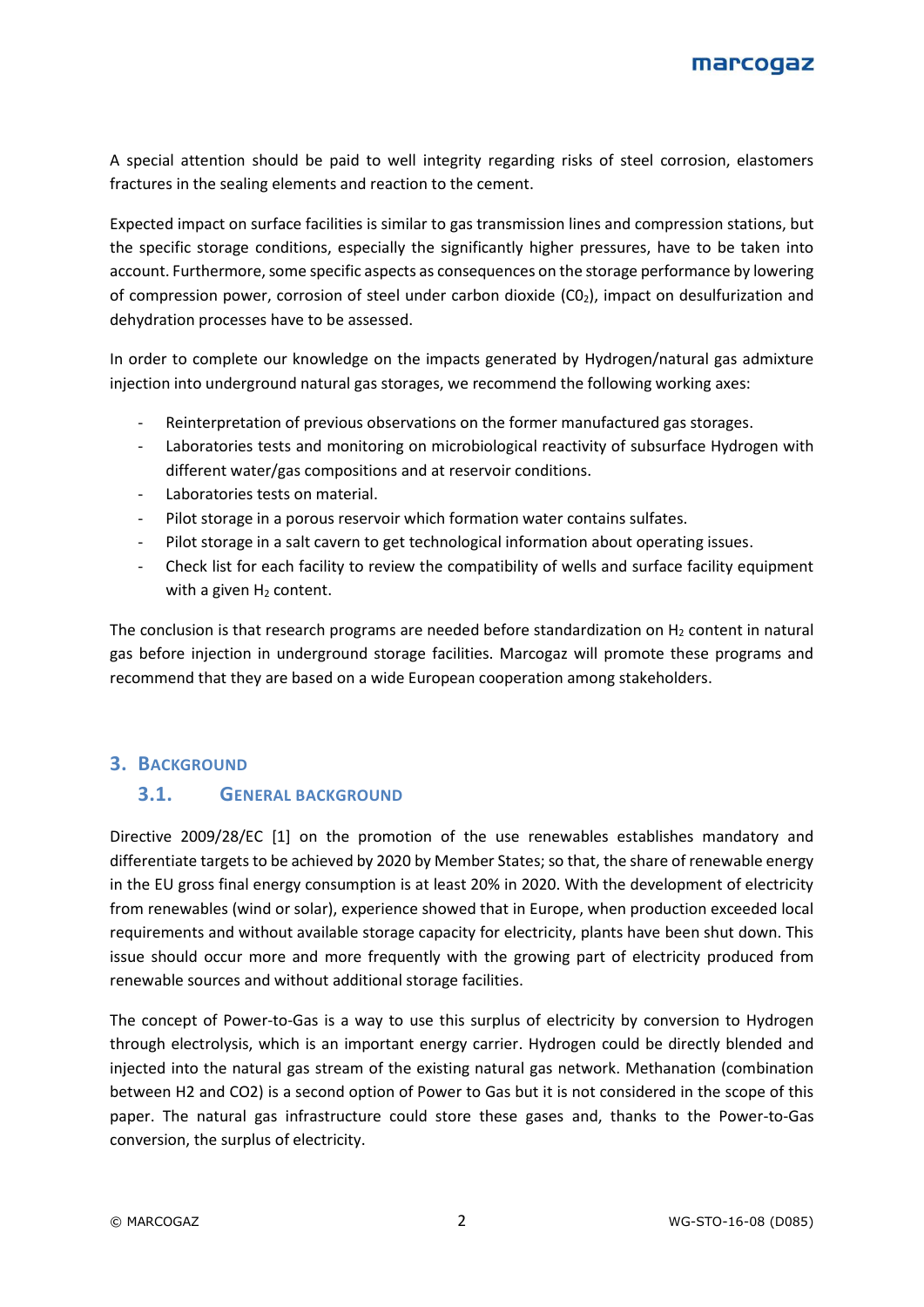Power-to-Gas is a way of managing the energy grid and coping with intermittence of renewable energy (*[Figure 1](#page-2-0)*, pag[e 3\)](#page-2-0).



*Figure 1: Power-to-Gas for Hydrogen injection into the gas grid*

<span id="page-2-0"></span>Generic studies on Hydrogen have also been made in the past years:

- *NaturalHy* GERG project, funded by the European Commission, ended in 2009 [\[2\].](#page-11-1) It identified no major stoppers for up to 20 % of Hydrogen in the natural gas network, in terms of pipeline durability, pipeline integrity, safety, and gas quality for end users. Conclusions showed that some adaptations are needed but Underground Gas Storages were not part of the study.
- The *Hydrogen In Pipeline System (HIPS)* project, coordinated by the GERG (European Gas Research Group), ended in 2013 [\[3\].](#page-11-2) It exposed that a blend of up to 10 % of Hydrogen in the natural gas system is possible, but with remaining issues in gas turbines, gas engines, gas chromatography, some steel tanks, and underground storages in porous reservoir.

The *HyUnder* project started in 2012 is the first European-wide assessment of the potential for Hydrogen storage in underground salt caverns to renewable electricity over the long term. The project concluded that further research was required to consider the potential of Hydrogen storage in porous formations such as aquifers and depleted gas field[s \[4\].](#page-11-3) For more information on the different types of storage, one can refer to [\[4\],](#page-11-3) [\[5\]](#page-11-4) and [\[6\].](#page-11-5)

An important point not to forget when considering adding Hydrogen into Underground Gas Storages is that, for the same volume Hydrogen, gas carries three time less energy than natural gas [\[6\].](#page-11-5) Thus, replacing 20% of natural gas by Hydrogen could represent a 13% loss of energy and therefore revenue for Underground Storages operators, as far as they sell their capacities as energy capacities (and not volume capacities).

### **3.2. EXISTING PROJECTS ON NATURAL GAS GRID**

In Europe, several Power-to-Gas projects experiment Hydrogen production from renewable sources through electrolysis coupled to gas grid injection, mixed with natural gas.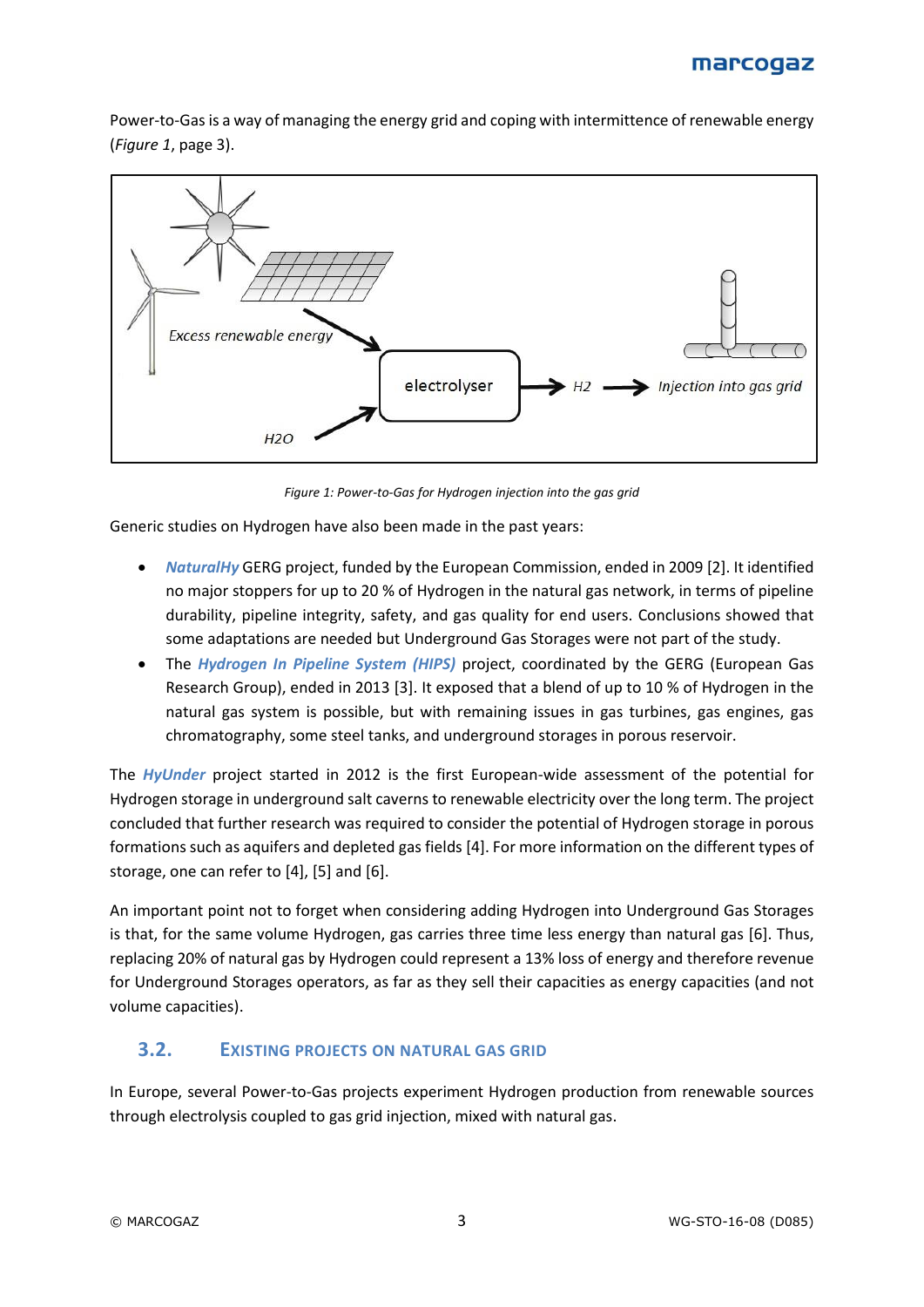| Project<br>name                                                                             | Place                                                    | <b>Sponsors</b>                                                        | Type of grid<br>injection                                                                                                    | <b>Years of</b><br>development/<br>status                          | Quantity of H <sub>2</sub><br>injected                                                            |
|---------------------------------------------------------------------------------------------|----------------------------------------------------------|------------------------------------------------------------------------|------------------------------------------------------------------------------------------------------------------------------|--------------------------------------------------------------------|---------------------------------------------------------------------------------------------------|
| <b>ITM Hydrogen</b><br>injection into<br>the German<br>distribution<br>network <sup>1</sup> | Frankfurt am Main,<br>Germany                            | <b>ITM</b><br>Power, Maino<br>va, and NRM<br>Netzdienste<br>Rhein-Main | Distribution<br>grid                                                                                                         | $2013 - 2017$ in<br>service since<br>May 2014                      | 3000m3/h<br>Pressure 3,5 bar.<br>Percentage of<br>Hydrogen in the<br>mix is less than 2<br>$\%$ . |
| Falkenhagen<br>Power to gas<br>pilot unit <sup>2</sup>                                      | Falkenhagen,<br>Germany                                  | Uniper,<br>Swissgas                                                    | injecting more<br>than two<br>million<br>kilowatt-hours<br>of Hydrogen<br>into the<br>regional gas<br>transmission<br>system | 2013-2015,<br>injection since<br>2014                              | Production of<br>360m3 of H2 per<br>hour                                                          |
| Reitbrook<br>power to gas<br>unit                                                           | Hamburg /<br>Reitbrook, Germany                          | E. ON/Uniper                                                           | Distribution<br>grid                                                                                                         | 2015                                                               |                                                                                                   |
| WIND-<br>Hydrogen <sup>3</sup>                                                              | Grapzow,<br>Mecklenburg-<br>Vorpommern state,<br>Germany | E. ON/Uniper                                                           | Distribution<br>grid                                                                                                         | In operation<br>since 2013                                         |                                                                                                   |
| Ibbenbüren                                                                                  | Ibbenbüren,<br>Germany                                   | RWE, CERAM<br><b>HYD</b>                                               | Distribution<br>grid                                                                                                         | 2015                                                               |                                                                                                   |
| EnergyPark <sup>4</sup>                                                                     | Mainz, Germany                                           | Siemens,<br>Linde,<br>RheinMain<br>University                          | Distribution<br>grid                                                                                                         | $2012 - 2016$<br>In operation                                      |                                                                                                   |
| GRHYD <sup>5</sup>                                                                          | Dunkerque, France                                        | Engie                                                                  | Distribution<br>grid                                                                                                         | 2014-2019<br>First injection<br>scheduled for<br><b>March 2017</b> | Up to 20% of H <sub>2</sub><br>blended into<br>natural gas                                        |
| Jupiter 1000 <sup>6</sup>                                                                   | Fos-sur-mer, France                                      | GRTgaz, TIGF,<br>McPhy                                                 | Transmission<br>grid                                                                                                         | 2015-2020                                                          | Engineering<br>studies and<br>permitting                                                          |
| <b>INGRID</b>                                                                               | Puglia, Italy                                            | McPhy, Enel,<br>Hydrogenics                                            | Distribution<br>grid                                                                                                         | 2013                                                               |                                                                                                   |
| BioCat <sup>7</sup>                                                                         | Denmark                                                  | <b>HMN</b><br>Gashandel,<br>Hydrogenics,<br><b>NEAS Energy</b>         | Distribution<br>grid                                                                                                         | 2015                                                               | Pilot under<br>construction                                                                       |

 1 http://www.itm-power.com/news-item/injection-of-Hydrogen-into-the-german-gas-distribution-grid

<sup>&</sup>lt;sup>2</sup> <http://www.eon.com/en/media/news/press-releases/2014/9/1/eon-power-to-gas-pilot-unit-falkenhagen.html>

<sup>3</sup> http://www.Hydrogenics.com/about-the-company/news-updates/2013/10/01/140-mw-wind-park-officially-opens-in-germany-withenergy-storage-facility-using-1-mw-power-to-gas-system-from-Hydrogenics

<sup>&</sup>lt;sup>4</sup> <http://www.energiepark-mainz.de/artikel-detailseite/article/wasserstoff-vorzeigeprojekt-laeuft-erfolgreich/>

<sup>&</sup>lt;sup>5</sup> http://www.engie.com/en/innovation-energy-transition/smart-energy-management/power-to-gas/the-grhyd-demonstration-project/

<sup>6</sup> http://www.jupiter1000.com/en/projet.html

<sup>&</sup>lt;sup>7</sup> http://biocat-project.com/about-the-project/scope-objectives/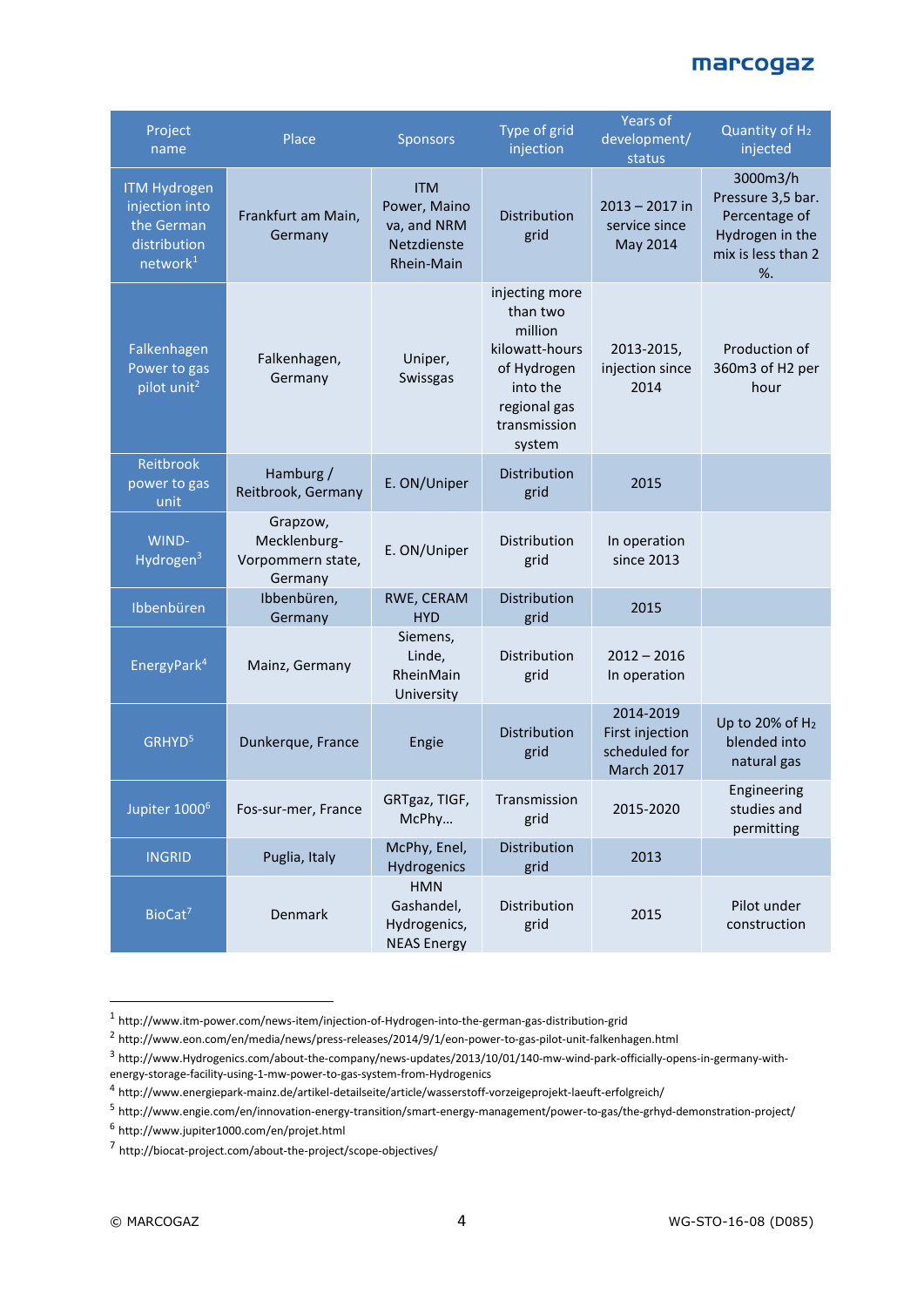| Project<br>name  | <b>Place</b>   | <b>Sponsors</b>                             | Type of grid<br>injection        | Years of<br>development/<br>status | Quantity of $H_2$<br>injected |
|------------------|----------------|---------------------------------------------|----------------------------------|------------------------------------|-------------------------------|
| HyBalance        | Hobro, Denmark | Air Liquide,<br>Hydrogenics,<br>Neas Energy | Refuelling<br>station<br>network | 2016                               |                               |
| _ _ _ _<br>$  -$ |                |                                             |                                  |                                    |                               |

*Table 1 : Existing Power-to-Gas projects on natural gas grid*

These projects have tested or will test  $H_2$  contents up to 20%, mainly in the distribution grid.

The questions related to metering and the compatibility with Wobbe index as thus to existing combustion devices has to be checke[d \[3\].](#page-11-2)

#### **3.3. PAST AND EXISTING STUDIES AND PROJECTS OF HYDROGEN STORAGE**

Past and existing projects and studies on underground Hydrogen storages are summarized in the following table, including former underground storages of manufactured gas and pure  $H_2$  storage. Historically, manufactured gas was produced in the 19<sup>th</sup> Century and the first half of the 20<sup>th</sup> Century. It is also referred to as town gas or water gas. It typically contained 30%–50% Hydrogen and was used for heating and cooking until its replacement by natural gas.

| <b>Name</b>                        | Type of project                                | Type of<br>storage                         | <b>Stakeholders</b>                  | Progress                                |
|------------------------------------|------------------------------------------------|--------------------------------------------|--------------------------------------|-----------------------------------------|
| Engelbostel (Germany)              | Former<br>manufactured gas<br>storage          | Porous<br>reservoir<br>(aquifer)           | <b>Formerly Ruhrgas</b>              | Decommissioned                          |
| <b>Bad Lauchstadt</b><br>(Germany) | Former<br>manufactured gas<br>storage          | Salt Cavern<br>and pore<br>storage         | <b>VNG</b>                           | Now used as a<br>natural gas<br>storage |
| Hähnlein                           | Former<br>manufactured gas<br>storage          | Porous<br>reservoir<br>(aquifer)           | <b>MND Storage</b>                   | Now used as a<br>natural gas<br>storage |
| Eschenfelden                       | Former<br>manufactured gas<br>storage          | Porous<br>reservoir<br>(aquifer)           | Uniper                               | Now used as a<br>natural gas<br>storage |
| Kiel (Germany)                     | Former<br>manufactured gas<br>storage          | <b>Salt Cavern</b>                         | Uniper/Stadtwerke<br>Kiel            | Now used as a<br>natural gas<br>storage |
| Kirchheiligen<br>(Germany)         | Former<br>manufactured gas<br>storage          | Porous<br>reservoir<br>(depleted<br>field) | <b>VNG</b>                           | Now used as a<br>natural gas<br>storage |
| Ketzin (Germany)                   | Former<br>manufactured gas<br>storage          | Porous<br>reservoir<br>(aquifer)           | <b>Formerly VNG</b>                  | Decommissioned                          |
| Lobodice (Czechia)                 | Former<br>manufactured gas<br>storage          | Porous<br>reservoir<br>(aquifer)           | <b>RWE</b>                           | Now used as a<br>natural gas<br>storage |
| <b>Beynes (France)</b>             | Former<br>manufactured gas<br>storage, aquifer | Porous<br>reservoir<br>(aquifer)           | Storengy (formerly<br>Gaz de France) | Now used as a<br>natural gas<br>storage |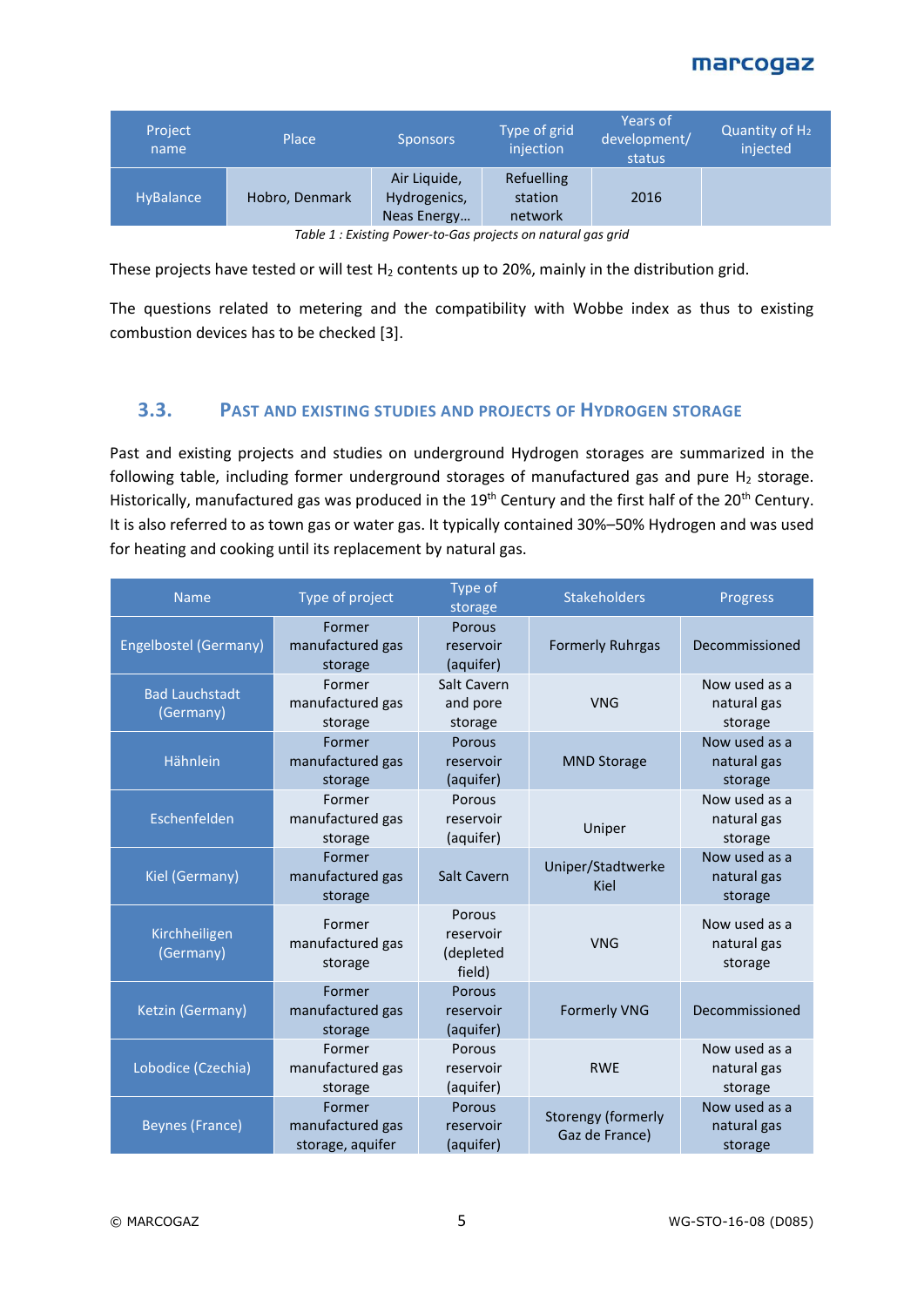| <b>Name</b>                                                                        | Type of project                                                                                                                                              | Type of<br>storage                                                  | <b>Stakeholders</b>                                                                         | Progress                                                                    |
|------------------------------------------------------------------------------------|--------------------------------------------------------------------------------------------------------------------------------------------------------------|---------------------------------------------------------------------|---------------------------------------------------------------------------------------------|-----------------------------------------------------------------------------|
| HyUnder                                                                            | Economical study<br>on pure Hydrogen<br>storage                                                                                                              | Mainly salt<br>cavern                                               | European<br>Commission, E. ON,<br>Shell, CEA,                                               | Ended in 2014 [4]                                                           |
| Moss Bluff (USA)                                                                   | Pure Hydrogen<br>storage                                                                                                                                     | Salt cavern                                                         | Praxair                                                                                     | Operated                                                                    |
| Clemens dome (USA)                                                                 | Pure Hydrogen<br>storage                                                                                                                                     | Salt cavern                                                         | ConocoPhillips                                                                              | Operated                                                                    |
| Splindletop (USA)                                                                  | Pure Hydrogen<br>storage                                                                                                                                     | Salt cavern                                                         | Air Liquide                                                                                 | Under<br>development                                                        |
| Teesside (UK)                                                                      | Pure Hydrogen<br>storage                                                                                                                                     | Salt cavern                                                         | <b>Imperial Chemical</b><br>Industries                                                      | Operated                                                                    |
| <b>HYPOS (Germany)</b>                                                             | Integrated pilot<br>project of<br>production and<br>transport of<br>Hydrogen, including<br>a project of pure<br>Hydrogen storage in<br><b>Bad Lauchstadt</b> | Salt cavern                                                         | Numerous industrial<br>companies (including<br>VNG for the salt<br>cavern, and<br>Storengy) | Launching                                                                   |
| ETI project (UK)                                                                   | Study of salt cavern<br>appraisal for<br>Hydrogen and gas<br>storage                                                                                         | Salt cavern                                                         | <b>Energy Technologies</b><br>Institute                                                     | Request for<br>proposals                                                    |
| <b>Underground Sun</b><br>Storage (Austria)                                        | Academic studies<br>and pilot site, blend<br>of natural gas and<br>Hydrogen                                                                                  | Porous<br>sandstone<br>reservoir<br>(depleted<br>field)             | RAG, Nafta, DVGW,<br>Etogas, Hychico,<br>Verbund, academic<br>partners (MUL,<br>Boku)       | On-going, no<br>formal<br>publications yet<br>$[11]$                        |
| <b>H2STORE (Germany)</b>                                                           | Academic studies,<br>blend of natural gas<br>and Hydrogen                                                                                                    | Porous<br>sandstone<br>reservoir<br>(depleted<br>fields)            | German federal<br>government,<br>academic partners<br>(GFZ, FSU, TUC,<br>CNRS)              | On-going, early<br>publications ([9],<br>$[10]$ , $[22]$ , $[23]$ ,<br>[25] |
| Hychico (Argentina)                                                                | Pilot site, blend of<br>natural gas and<br>Hydrogen                                                                                                          | Porous<br>reservoir                                                 | Hychico                                                                                     | Unknown [12]                                                                |
| Large scale energy<br>storage (Slovakia)                                           | Study of feasibility<br>of a blend of<br>natural gas and<br>Hydrogen storage                                                                                 | Porous<br>reservoir<br>(aquifer)                                    | Nafta, academic<br>partners                                                                 | Launching                                                                   |
| <b>SFEM -Sector Forum</b><br><b>Energy</b><br>Management/Working<br>Group Hydrogen | Study on analysis of<br>state of art of<br>technology, gap<br>analysis,<br>collaborative<br>framework and<br>recommendations<br>and further actions          | <b>Total gas</b><br>infrastructure<br>incl. natural<br>gas storages | CEN-CENELEC/EU                                                                              | Final report [28]                                                           |

*TABLE 2 : Past and existing studies and projects of Hydrogen storage*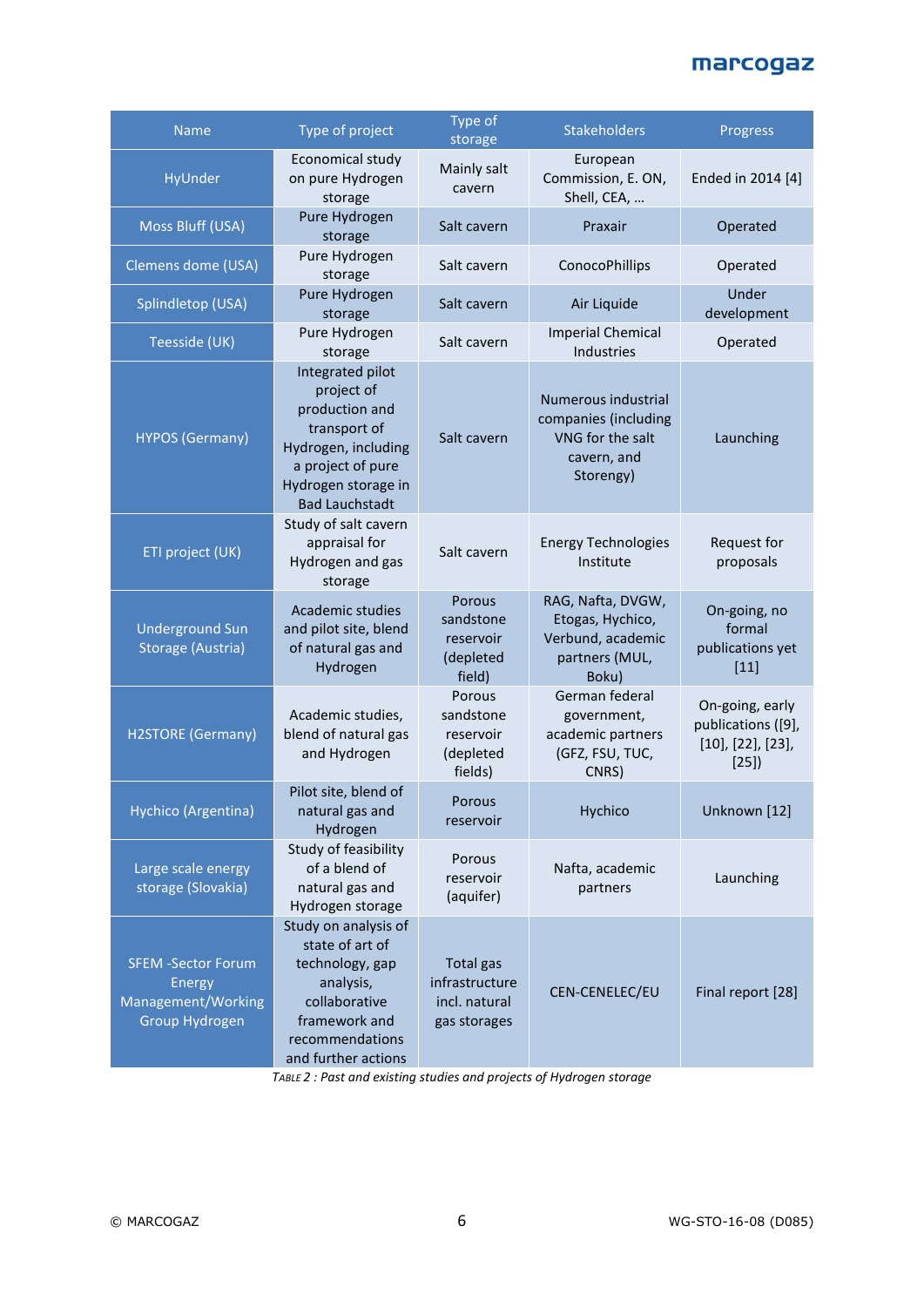# **3.4. EXPECTED IMPACTS OF HYDROGEN/NATURAL GAS ADMIXTURE INJECTION INTO STORAGE FACILITIES**

The expected impacts are listed here below, thanks to extensive literature studies [\[13\]](#page-11-10) [\[17\],](#page-11-11) results from past and existing projects, or other specific quoted studies. The impact is different regarding the type of storage and is presented from the reservoirs, wells and surface facilities to the grid.

### **3.4.1.CONFINEMENT IN SALT LAYER**

Laboratory measurements confirm the integrity of salt layer to Hydrogen [\[13\].](#page-11-10) No operating issues have been reported on pure Hydrogen storages or manufactured gas storages in salt caverns. Moreover, Helium, whose atom structure is very similar to that of Hydrogen, has been stored in salt caverns in Orenburg (Russia) since the 1980's [\[16\].](#page-11-12)

Confinement in salt layer is not considered as problematic.

### **3.4.2.DISSOLUTION**

In porous reservoir, due to the increasing part of Hydrogen in the blend of stored gas, gaseous Hydrogen will be dissolve until reaching equilibria between water (and oil) and gas phases. So dissolution will be more important in the beginning of the operating period, especially for aquifer storages.

Experimental data of Hydrogen dissolution in water and equation of state models can be found in the literature for various conditions. Complementary measures are acquired in the *H2STORE* project [\[23\].](#page-12-1) This could not be considered as a major phenomenon because of the theoretical factor of Hydrogen dissolution is close to the Methane one: in pure water at 100 bar and 50°C, around 0.07 mol/kg water for pure H<sub>2</sub> [23] and around 0.08 mol/kg water for pure CH<sub>4</sub> [\[24\]](#page-12-4) (which is 1,6g H2/kg water and 13 g CH4/kg water).

### **3.4.3.FINGERING IN POROUS RESERVOIR**

Hydrogen has a lower viscosity than natural gas (app. 0.009 mPa.s for H<sub>2</sub> and 0.018 mPa.s for CH<sub>4</sub> at 200 bar and 50°C). Fingering of gaseous Hydrogen could happen during the operation of storage in an active aquifer formation. This should be investigated through numerical simulations when developing or converting a new storage, but should not be considered as an obstacle. It is also investigated in the *H2STORE* project. The simulation results have to be included in the feasibility study.

#### **3.4.4.CONTAINMENT**

Containment of Hydrogen in a porous reservoir has to be provided by an overlaying caprock:

• Diffusion of dissolved Hydrogen through water-saturated caprock is expected to be very slow and limited, of the same order of magnitude as natural gas [\[18\].](#page-11-13) Moreover, an underground storage of 1x10<sup>9</sup> m<sup>3</sup><sub>(n)</sub> Helium (which is very diffusive) has been exploited in depleted Cliffside gas field (USA) since 1963 without published problems of losses.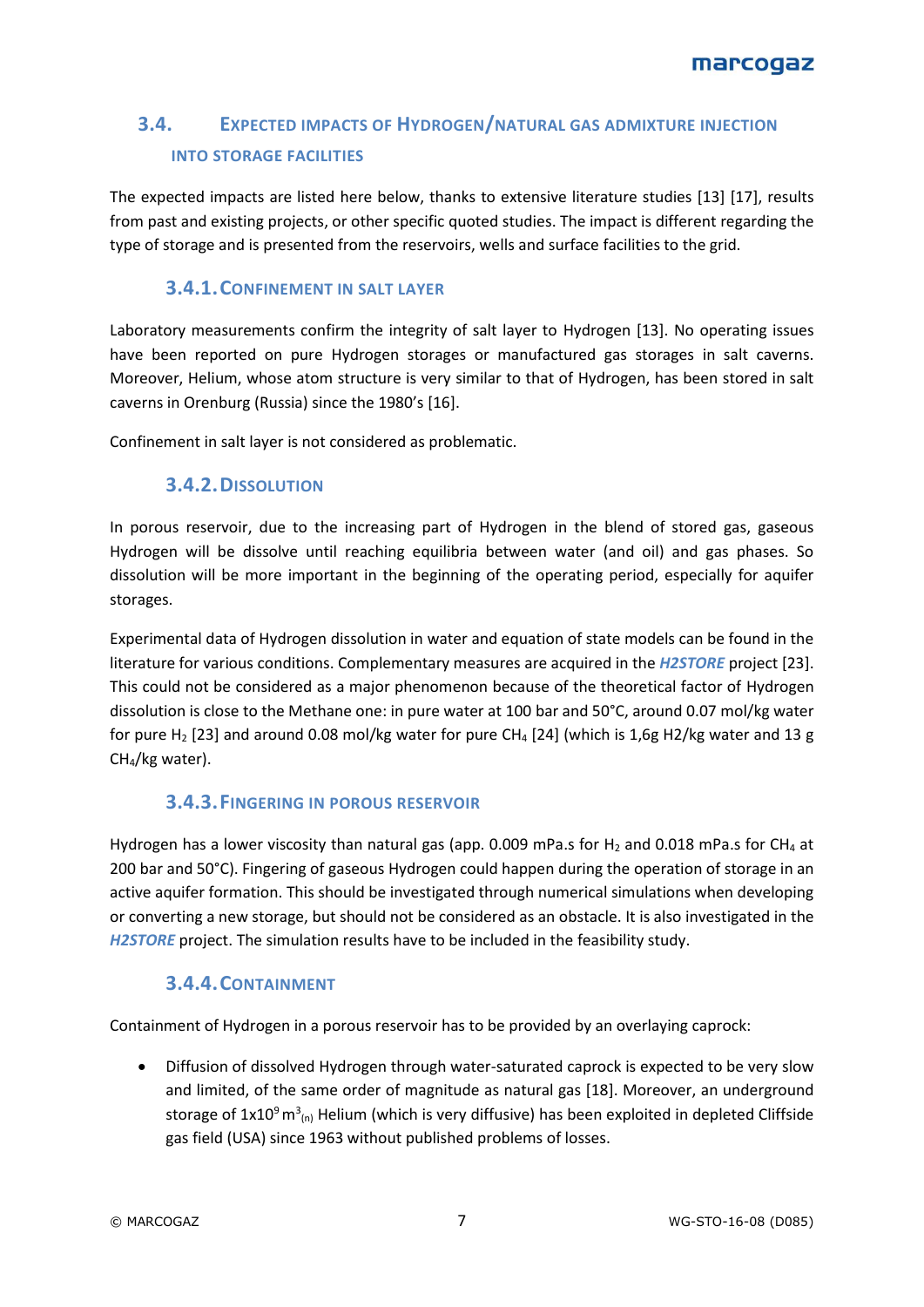• No capillary threshold pressure of gaseous Hydrogen versus water or brine has been measured. But superficial tensions of Hydrogen/water are in the same order of magnitude as Helium and Argon [\[19\]](#page-11-14) (and thus as natural gas [\[20\]\)](#page-12-5). As a first step, capillary threshold pressure of Hydrogen and natural gas can be considered as close.

On the former manufactured gas storage Lobodice, observed gas losses were explained by several mechanisms including dispersion, structural trap [28], partial H<sub>2</sub> leakage [26] and mainly change in gas composition ([21] and [28]). No other issues related to  $H_2$  were published for other former town gas storages and in the *Underground Sun Storage* project (intermediate results: laboratory tests indicate that  $H_2$  permeability is in the same range as natural gas).

The monitoring of containment may be complicated because of hydrogen produced by cathodic protection/corrosion phenomenon in wells or in soils.

In conclusion containment of Hydrogen under existing caprock should not be considered as a general blocking point but has to be confirmed for each site.

## **3.4.5.WELL INTEGRITY AND CONTAINMENT**

The influence of Hydrogen on the materials of well completions might create integrity defaults, especially on existing wells of pore and cavern storages: corrosion of steel, fractures in the elastomer of sealing elements, reaction with the cement. Study [\[13\]](#page-11-10) recommends to examine the parts of the existing operational subsurface equipment before injection of Hydrogen for the envisaged storage operating conditions. The influence of other gas components (CO<sub>2</sub>, H<sub>2</sub>O, O<sub>2</sub>) has to be taken into account.

No special issues were published for former town gas storages and in the *Underground Sun Storage* project (intermediate results: laboratory tests indicate that  $H_2$  permeability in cementing is in the same range as natural gas, and no influence of  $H_2$  on well completion materials).

### **3.4.6.SURFACE FACILITIES AND STORAGE CAPACITIES**

Surface facilities of Underground Gas Storage are very similar to gas transmission lines and compression stations but at different operation conditions; i.e. higher pressures and wet systems. There could be specific storage impacts that require further investigation, even if anticipated effects should be limited:

- Impact on compression power. Due to a less calorific fuel gas, flow capacity can slightly deteriorate and should be estimated considering proportion of  $H_2$  in the blend.
- Allowable H<sub>2</sub>-percentages for the existing gas turbines should be checked in order to avoid damage to the turbine blades.
- Impact of  $H_2$ -percentages on the storage capacities (working gas volume, injection/withdrawal rates) due to the lower calorific energy content and to the changed PVT-properties (pressure, volume and temperature) and expected pressure changes in reservoir.
- Modifications on gas measurements and process gas chromatographs are required as well for accounting purpose.
- Corrosion of steel under  $CO<sub>2</sub>$ , H<sub>2</sub>O vapor and H<sub>2</sub> at storage operating conditions.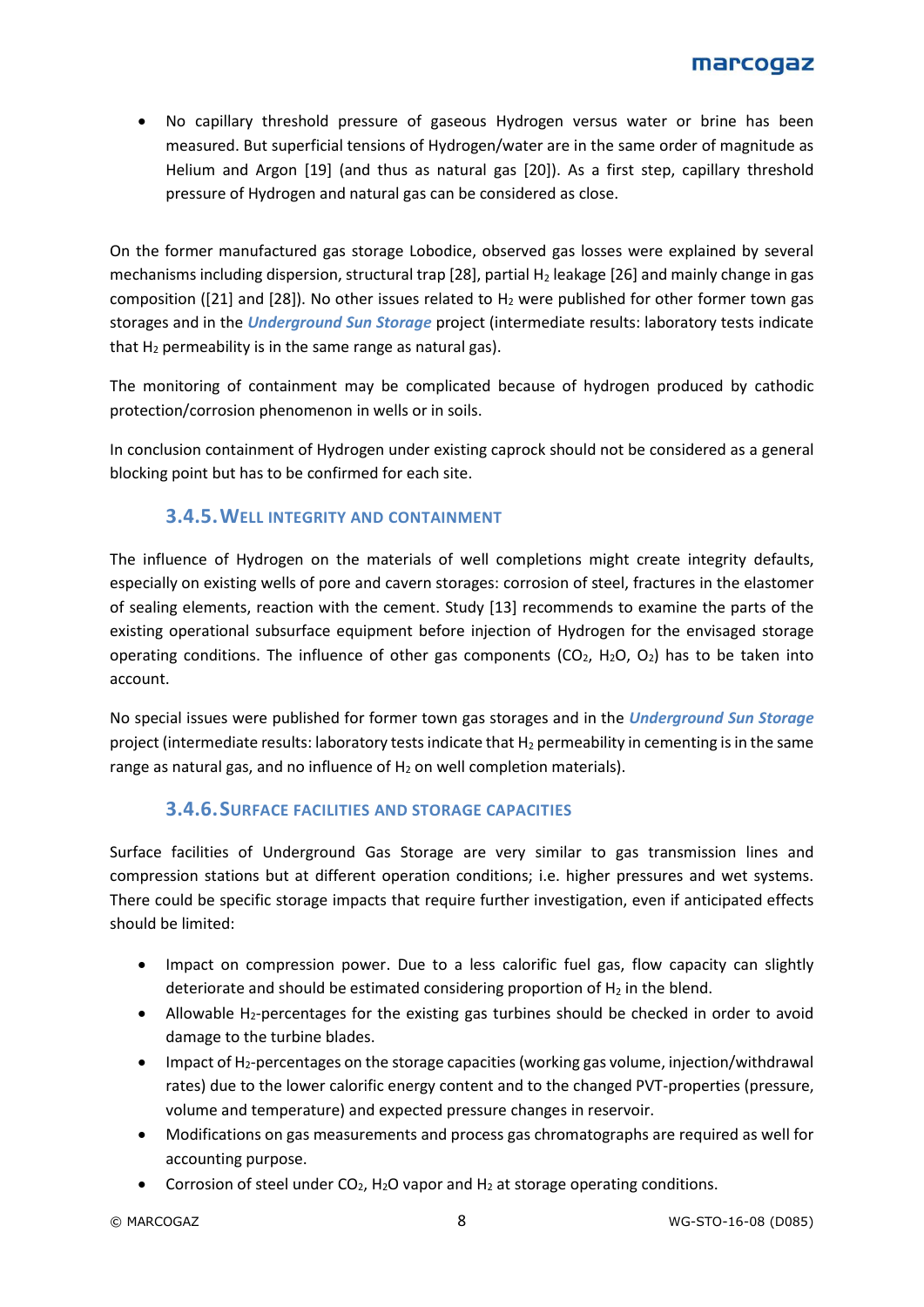• Impact on desulfurization and dehydration units, especially with air injection or dehydration unit based on Joule-Thomson expansion gas cooling effect.

## **3.4.7.REACTION IN POROUS RESERVOIRS**

Hydrogen reactivity in porous reservoirsis expected to have an important impact, as observed in some of the former manufactured gas storages:

- in Lobodice, a loss of 10 to 20 % of total gas volume was observed [\[27\].](#page-12-6) H<sub>2</sub>, CO and CO<sub>2</sub> from the town gas were supposed to be consumed by methanogenic bacteria to create Methane  $(CH_4)$  [\[27\]](#page-12-7) ;
- in Ketzin, 61 % of H<sub>2</sub> volume has been lost (8 million  $m^3$ /year) according to [\[14\]](#page-11-15) and [\[15\],](#page-11-16) as well as important modifications on gas composition and  $H_2S$  generation and pressure losses/temperature changes;
- in Beynes, the impact was real but limited (Storengy unpublished information).

Hydrogen is an easy source of energy for microorganisms (bacteria and archaea). Hydrogenotrophic microorganisms could theoretically catalyze reactions such as:

| Sulfate reduction to $H_2S$         | $5 H_2 + SO_4^2 = H_2S + 4 H_2O$                                          |  |  |
|-------------------------------------|---------------------------------------------------------------------------|--|--|
| <i><u><b>Iron reduction</b></u></i> | $H_2 + Fe_2O_3 = 2 FeO + H_2O$                                            |  |  |
| <b>Acetogenesis</b>                 | $4 H_2 + 2 CO_2 = CH_3COOH + 2 H_2O$                                      |  |  |
|                                     | 4 H <sub>2</sub> + CO <sub>2</sub> = CH <sub>4</sub> + 2 H <sub>2</sub> O |  |  |
| <b>Methanogenesis</b>               | or                                                                        |  |  |
|                                     | $3 H_2 + CO = CH_4 + H_2O$                                                |  |  |
| Table 3 : Reactions                 |                                                                           |  |  |

This would lead to H2S generation, bio corrosion of the well equipment, Hydrogen consumption, biofilm detachment, transport and pore clogging in a worst-case scenario.

Microorganisms initially able to biodegrade minor compounds of natural gas could also switch to hydrogen consumption.

Abiotic reactions are also thermodynamically possible, such as reduction of dissolved sulfates, nitrates or ferrous ions or reactions on minerals. But, they are usually too slow in the reservoir temperatures without catalyzers.

So,  $H_2$  behavior is expected to be very different from a storage site to another, depending on the lithology of the reservoir, water chemistry, pressure, temperature, microorganisms' population, and gas quality (presence of CO and  $CO<sub>2</sub>$  for example). Published data on depleted reservoir from the *H2STORE* project and *Underground Sun Storage* project will be of great interest.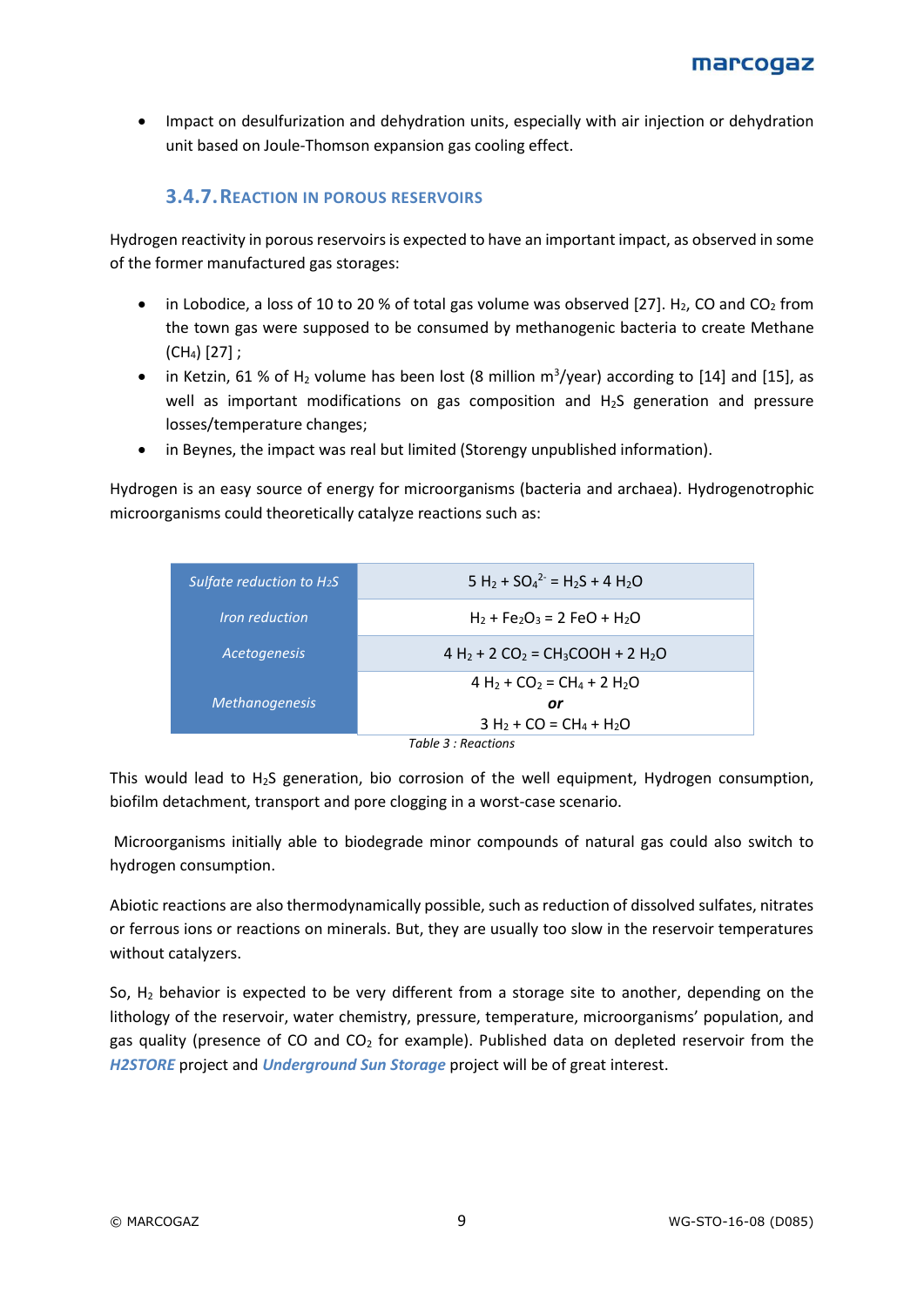#### **4. WHAT IS LEFT TO INVESTIGATE**

Some further research, laboratories studies and pilot experimentation are necessary to retrofit existing Underground Gas Storages for  $H_2$  - natural gas mixtures.

This paragraph presents the type of research projects or pilot projects needed to improve the knowledge on storage of natural gas blended with  $H_2$  and be able to define standards and concrete consequences for storage operators.

# **4.1. FEEDBACK OF FORMER MANUFACTURED GAS STORAGES AND EXISTING H2- STORAGE FACILITIES**

Feedback from former manufactured gas storages operation is hard to find in the literature. In order to share good practices, companies which operated these storages may do an internal research for data on expected impacts mentioned above. This bibliographic research could also be done on old industry publications or in house data.

Publications, data and experiences from the existing 100% H<sub>2</sub>-storage facilities should be analyzed concerning applied materials, cements and operational experience.

#### **4.2. LABORATORY STUDIES ON REACTIVITY OF HYDROGEN IN RESERVOIRS**

More laboratory studies are needed to assess the reactivity of Hydrogen in specific porous reservoirs, such as storages in aquifer with different water compositions. These investigations should be made at reservoir conditions (pressure and temperature) with formation water, rocks samples and microorganisms population from the studied reservoirs. The effect of gaseous Hydrogen injection at various pressures and associated with various gases ( $CO<sub>2</sub>$ ,  $CH<sub>4</sub>$ ) should then be monitored: evolution of the composition of liquid and gas phases, and observation of the solid phase at the end of the experiment, microorganisms' ability to biodegrade minor compounds of natural gas in presence of Hydrogen should also be checked. A more detailed program has to be developed for these studies considering all relevant different storage conditions.

### **4.3. LABORATORY STUDIES ON MATERIALS**

For a dedicated pure hydrogen dedicated new storage facility materials must be designed to be compatible with hydrogen for most representative operating conditions.

More generally, specific studies must be led to test the impact of  $H_2$  on the materials of existing storage facilities equipment. Steels and elastomers are the most sensitive materials.

### **4.4. PILOT PROJECTS**

The final step would be a pilot storage in aquifer reservoir hosting sulfates with seasonal injection and withdrawal.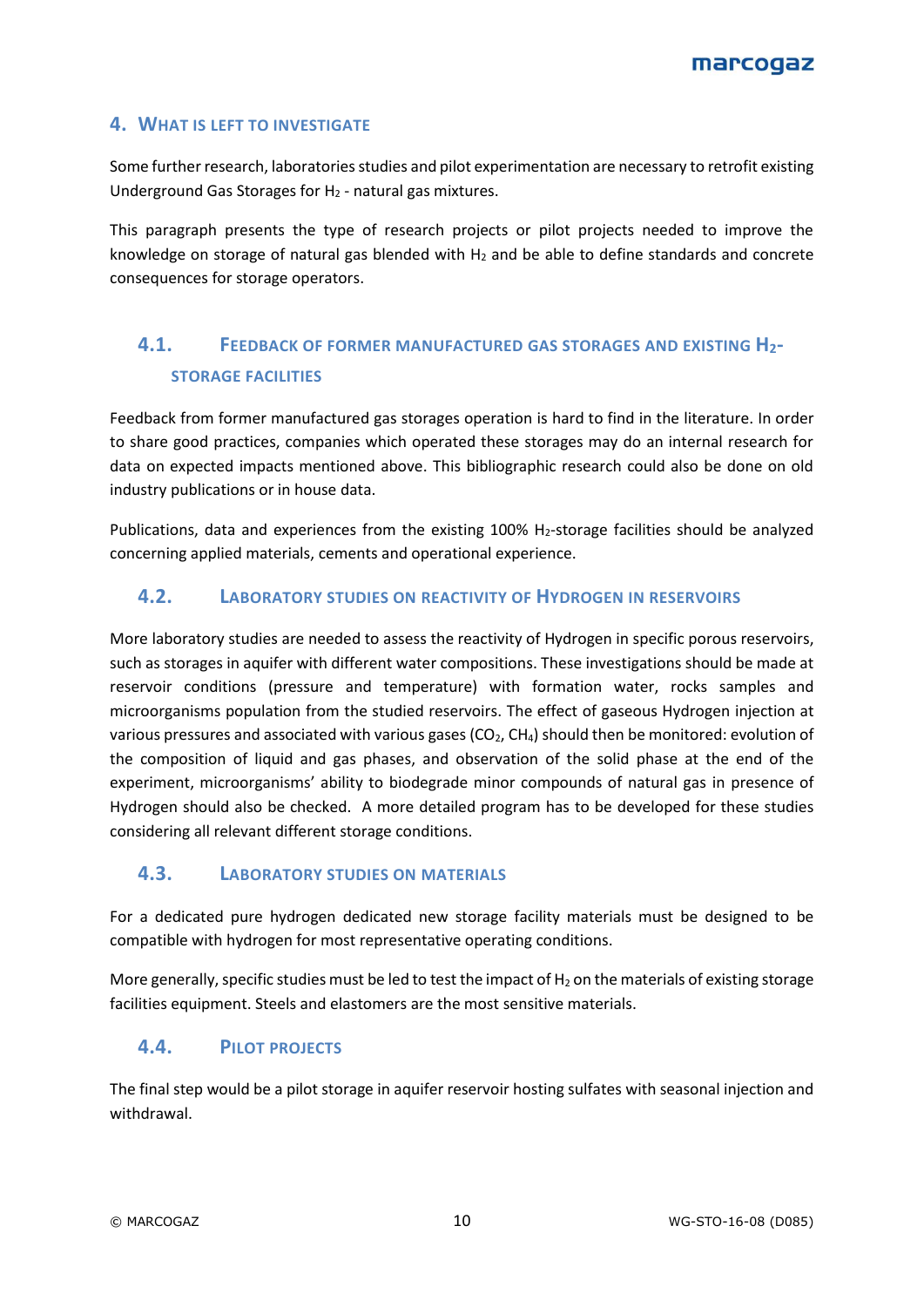A pilot storage in salt cavern, as planned in the *HYPOS* project with pure H<sub>2</sub> will not provide new scientific knowledge but will provide technological information about operating issues. It would allow to acquire data and to be a last step before extended commercial operation.

It's worth noticing that only low concentrations of Hydrogen in the blend with natural gas would be investigated if the hydrogen is produced by Power-to-Gas. A 1 MW<sub>e</sub> electrolyser roughly produces 200  $m<sup>3</sup>_{(n)}$ /h of Hydrogen, which is only 480 000  $m<sup>3</sup>_{(n)}$  for a nonstop 100 days' operation.

## **4.5. FURTHER ASPECTS TO BE REVIEWED FOR EXISTING FACILITIES**

Usually UGS are designed and constructed for the storage of natural gas. In case the admixture of Hydrogen into the injected natural gas is foreseen all consequences of the Hydrogen admixture especially on the integrity of the UGS have to be investigated before any Hydrogen injection.

In addition to the general need for research and further studies the following topics have to be analyzed and concluded positively for an existing UGS in order to proceed with any Hydrogen admixture injection:

- Inventory of all materials, seals and components installed.
- Ensure compatibility of identified materials (subsurface/surface) with anticipated maximum H2-concentration, which should not be exceeded by temporary peaks.
- Maximum allowable  $H_2$ -concentration for gas turbines.
- Assess consequences on dehydration processes by Joule-Thompson expansion.
- Check of the containment
- Need for retrofitting as e.g. well completion, gas measurement.
- Run reservoir simulations.
- Evaluate operating characteristics and energetic storage capacities (working gas volume, withdrawal/injection rate profile).
- Grid connection agreements, including gas quality requirements (e.g.: %  $H_2$ , O<sub>2</sub>–impurities from  $H_2$ ).
- Approval by authorities for the operation of the storage for the anticipated H2 concentration.

Marcogaz will promote research and pilot programs investigating these issues and recommend that they are based on a large European cooperation among operators, searchers and Research and Development organizations.

Once the knowledge increased, based on that type of research/pilot programs, storage operators will be able to assess the consequences of Hydrogen injection in their facilities and standardization could define a maximum content of H2 acceptable in the grid connected to storage facilities.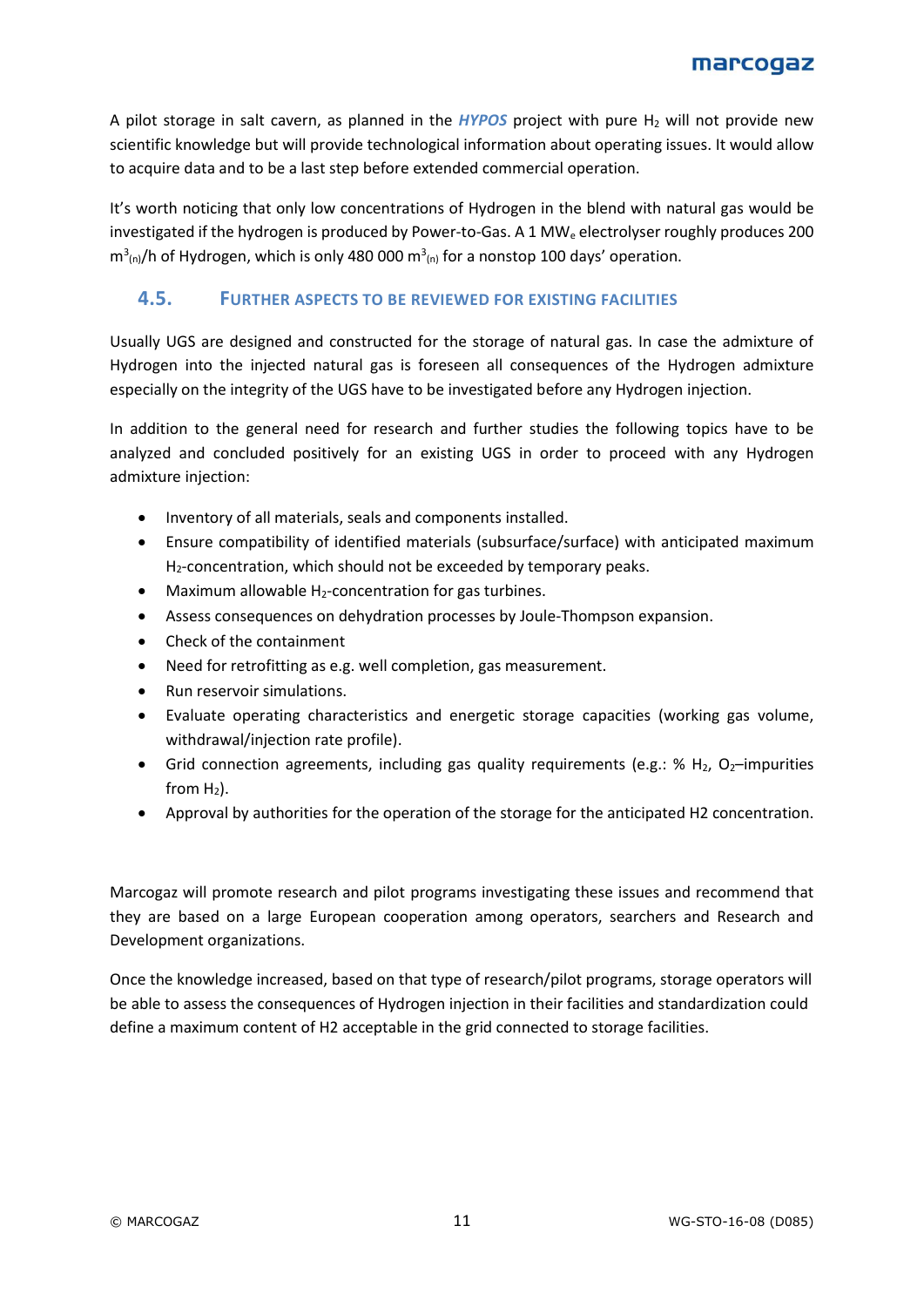#### <span id="page-11-0"></span>**5. BIBLIOGRAPHY**

- [1] DIRECTIVE 2009/28/EC OF THE EUROPEAN PARLIAMENT AND OF THE COUNCIL of 23 April 2009 on the promotion of the use of energy from renewable sources and amending and subsequently repealing Directives 2001/77/EC and 2003/30/EC: [http://eur](http://eur-lex.europa.eu/legal-content/EN/TXT/PDF/?uri=CELEX:32009L0028&from=EN)[lex.europa.eu/legal-content/EN/TXT/PDF/?uri=CELEX:32009L0028&from=EN](http://eur-lex.europa.eu/legal-content/EN/TXT/PDF/?uri=CELEX:32009L0028&from=EN)
- <span id="page-11-1"></span>[2] European Commission. 2009. NaturalHy GERG project – Using the existing natural gas system for Hydrogen. Report of the project contract N° SES6/CT/2004/502661.
- <span id="page-11-2"></span>[3] Altfeld K. and Pinchbeck D., March 2013, Admissible Concentrations in Natural Gas Systems, GERG Paper.
- <span id="page-11-3"></span>[4] HyUnder - Assessment of the Potential, the Actors and Relevant Business Cases for Large Scale and Long Term Storage of Renewable Electricity by Hydrogen Underground Storage in Europe. 2014. Executive Summary.
- <span id="page-11-4"></span>[5] EN 1918-1:2015 (Functional recommendations for storage in aquifers), EN 1918-2:2015 (Functional recommendations for storage in oil and gas fields), EN 1918-3:2015 - Functional recommendations for storage in solution-mined salt caverns
- <span id="page-11-5"></span>[6] Storengy website: <https://www.storengy.com/en/expertise/type-of-storage/>
- [7] [https://en.wikipedia.org/wiki/Energy\\_density](https://en.wikipedia.org/wiki/Energy_density)
- [8] Schlichtenmayer M. and Bannach A, 2015, Renewable energy storage in salt caverns a comparison of thermodynamics and permeability between natural gas, air and Hydrogen, SMRI research report RR2015-1.
- <span id="page-11-7"></span>[9] Pudlo D. *et al*, 2013, Hydrogen underground storage in siliclastic reservoirs – intention and topics of the H2STORE project, Geophysical Research Abstracts Vol. 15, EGU2013-4179-3, 2013, EGU General Assembly 2013.
- <span id="page-11-8"></span>[10] Henckel S., Pudlo D. and Glaupp R., 2013, Research Sites of the H2STORE Project and the Relevance of Lithological Variations for Hydrogen Storage at Depths, Energy Procedia 40 (2013)  $25 - 33.$
- <span id="page-11-6"></span>[11] Bauer S., 2015, Underground sun storage, presented at WOC2.2 of the  $26<sup>th</sup>$  World Gas Conference in Paris, France, June 2015.
- <span id="page-11-9"></span>[12] [http://www.hychico.com/underground-Hydrogen-storage.php](http://www.hychico.com/underground-hydrogen-storage.php)
- <span id="page-11-10"></span>[13] DGMK Research Report 752 - Influence of Hydrogen on Underground Gas Storages – literature study, June 2014.
- <span id="page-11-15"></span>[14] DGMK Research Report 754 - Influence of carbon dioxide on Underground Gas Storages – literature study, March 2014.
- <span id="page-11-16"></span>[15] DGMK Research Report 756 - Influence of bio-Methane and Hydrogen on the microbiology of Underground Gas Storages – literature study, May 2013.
- <span id="page-11-12"></span>[16] Khan S.A. *et al*, 2012, Gaseous Helium storage in salt caverns: influence of physical properties. World Gas Conference 2012, WOC2.
- <span id="page-11-11"></span>[17] Panfilov M., 2016, Underground and pipeline Hydrogen storage, Compendium of Hydrogen energy Vol. 2 (2016) 89-115.
- <span id="page-11-13"></span>[18] Jacops E. *et al*, 2015, Measuring the effective diffusion coefficient of dissolved Hydrogen in saturated Bloom Clay, Applied Geochemistry 61 (2015) 175–184.
- <span id="page-11-14"></span>[19] Massoudi R. and King A.D. Jr., 1974, Effect of pressure on the surface tension of water – adsorption of low molecular weight gases on water at 25°, J. Phys. Chem., 1974, 78 (22), pp 2262–2266.